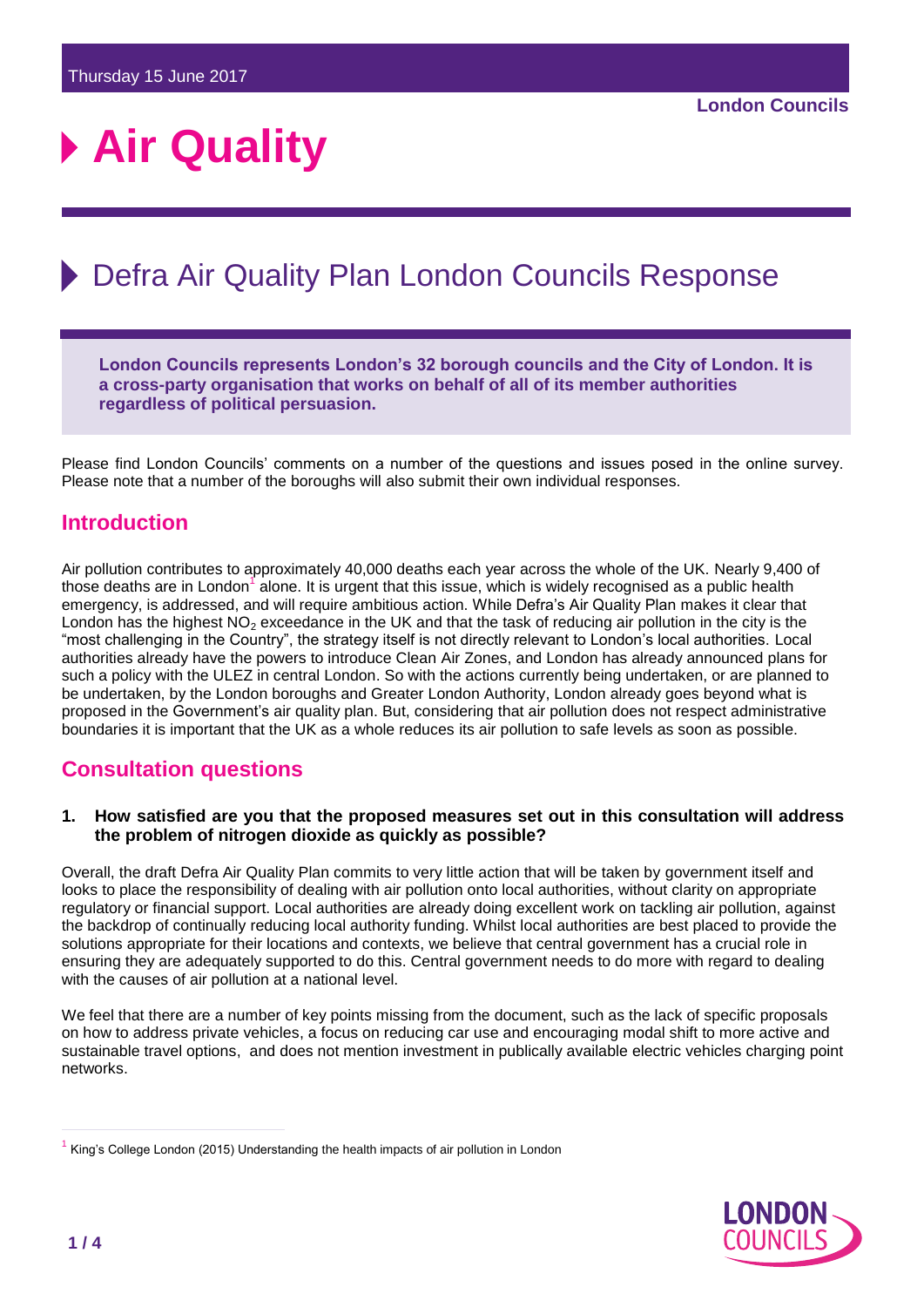**2. What do you consider to be the most appropriate way for local authorities in England to determine the arrangements for a Clean Air Zone, and the measures that should apply within it?**

#### **What factors should local authorities consider when assessing impacts on businesses?**

Local authorities in London have been implementing policies seen in the proposals for the Clean Air Zones for a number of years. The Ultra Low Emission Zone in London is equivalent to a Clean Air Zone category D, and this must be the minimum standard required.

**3. How can Government best target any funding to support local communities to cut air pollution? What options should the Government consider further, and what criteria should it use to assess them?** 

**Are there other measures which could be implemented at a local level, represent value for money, and that could have a direct and rapid impact on air quality? Examples could include targeted investment in local infrastructure projects.** 

**How can Government best target any funding to mitigate the impact of certain measures to improve air quality, on local businesses, residents and those travelling into towns and cities to work? Examples could include targeted scrappage schemes, for both cars and vans, as well as support for retrofitting initiatives.** 

#### **How could mitigation schemes be designed in order to maximise value for money, target support where it is most needed, reduce complexity and minimise scope for fraud?**

London Councils believes that government funds should be targeted in areas with the highest levels of air pollution and where the largest number of people are exposed to high levels of pollution. The funding should also be targeted proportionately at the various sources of air pollution, to deliver solutions that provide the largest number of benefits. Encouraging people to use alternative methods of transport to their private vehicles should be a key aim of any city area. The Government needs to support the uptake of improved public transport services, and also increased support for walking and cycling provision in local authorities.

The document states that support to local authorities could be provided for local schemes for retrofitting vehicles. Whilst retrofitting vehicles will be important to meet short-term air quality targets, in the long-term, clean, alternatively fuelled vehicles will be needed, and there is a lack of detail about this in the plan.

The plan does not make any commitments with regard to a diesel scrappage scheme, which is widely seen as a key tool in removing some of the most polluting vehicles off the road. London Councils have previously called for a diesel scrappage scheme and it is clear that this would need to focus on the oldest vehicles, alongside people on the lowest incomes, and small businesses reliant on their vehicles.

Local authorities need regulatory powers to control emissions from other sources of air pollution, not just transport, for example appliances such as boilers, combined heat and power plant and generators. The government should introduce a new Clean Air Act which could address many of these issues, as the existing Act (1993) needs updating as it does not reflect the situation seen in cities today.

#### **4. How best can governments work with local communities to monitor local interventions and evaluate their impact?**

**The Government and the devolved administrations are committed to an evidence-based approach to policy delivery and will closely monitor the implementation of the plan and evaluate the progress on delivering its objective.** 

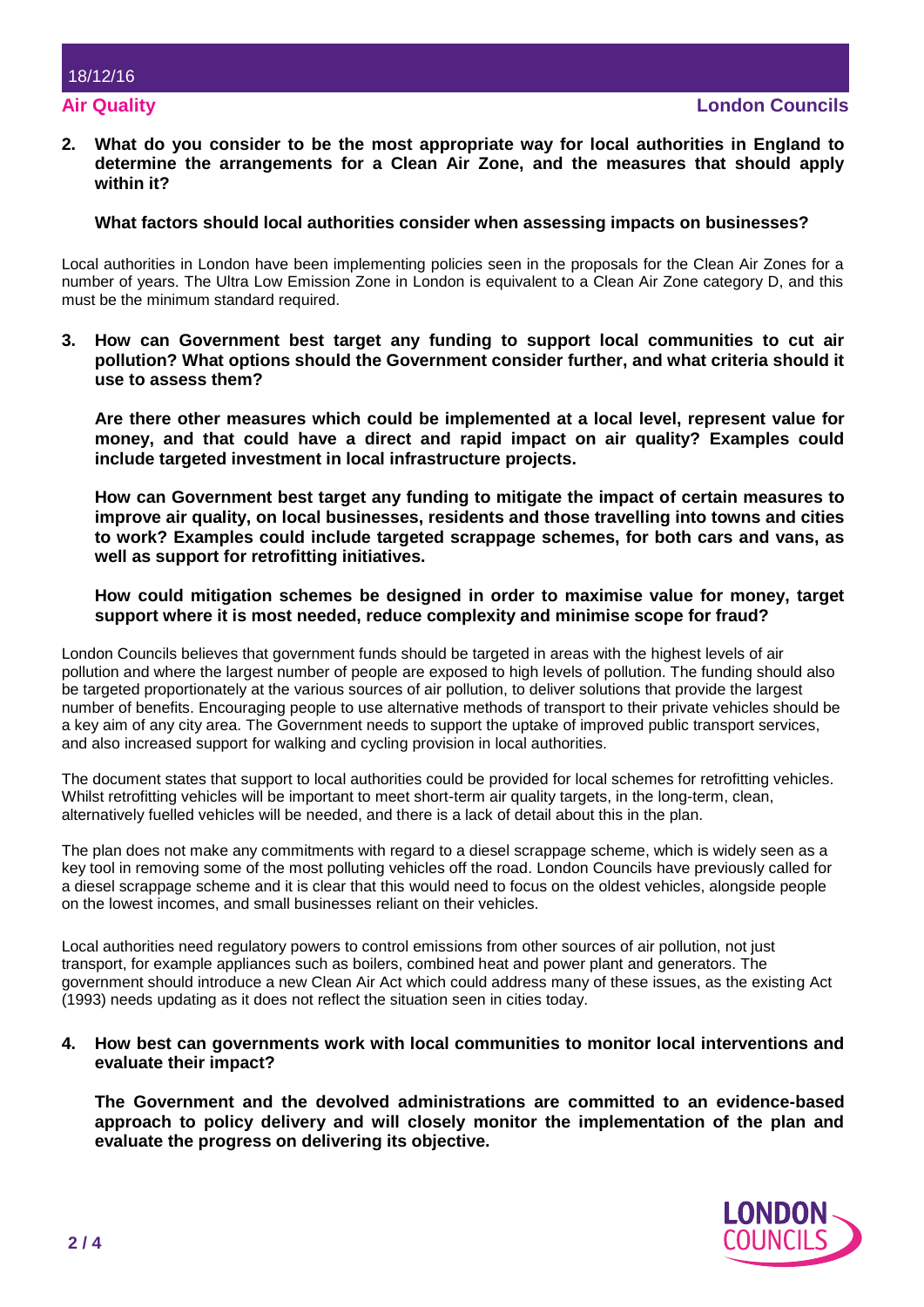The government needs to ensure that local authorities, including in London, have the necessary fiscal support to ensure that they are able to monitor air pollution in their areas effectively, and are then able to monitor any impacts on air quality due to interventions. Many local authorities are struggling to provide the resources necessary to meet their statutory requirements now, and imposing further requirements on them without adequate support could jeopardise the effectiveness of their work.

#### **5. Which vehicles should be prioritised for government-funded retrofit schemes?**

**We welcome views from stakeholders as to how a future scheme could support new technologies and innovative solutions for other vehicle types, and would welcome evidence from stakeholders on emerging technologies. We currently anticipate that this funding could support modifications to buses, coaches, HGVs, vans and black cabs.** 

Diesel vehicles older than Euro 6 should be prioritised for retrofit programmes. This should include HGVs, LGVs, buses and coaches, taxis and private hire vehicles. But, we believe that retrofitting vehicles to be compliant should only be seen as a short-to-medium term option. Reduction in car use in urban areas needs to be encouraged, as does the use of zero emission vehicles (at exhaust).

The issue of delivery vehicles and how to ensure their efficient use needs to be investigated, as does the travel patterns of HGVs in urban areas.

#### **6. What type of environmental and other information should be made available to help consumers choose which cars to buy?**

London Councils support plans to make environmental performance of vehicles more visible at the point of purchase in order to encourage people to buy cleaner vehicles. It is important for vehicles to include information on  $CO<sub>2</sub>$  and air pollutants (NOx and PM).

#### **7. How could the Government further support innovative technological solutions and localised measures to improve air quality?**

The government should review the powers that local authorities have at their disposal to tackle poor air quality and introduce a new Clean Air Act detailing this, for example allowing local authorities to tackle non-road based sources of emissions.

The government should amend the fiscal incentives in place for purchasing vehicles. This should include: changing Vehicle Excise Duty to disincentive the use of the dirtiest vehicles in the long term; and adjusting company car tax in a similar way.

#### **8. Do you have any other comments on the draft UK Air Quality Plan for tackling nitrogen dioxide?**

The draft air quality plan published is not clear on the specific details of how the UK will tackle air pollution and the action that central government would take to improve air quality in the UK. The document refers to a number of policies that have previously been announced, such as the funding for electric taxis and hydrogen vehicles and infrastructure.

London Councils supports additional funding to accelerate the uptake of hydrogen vehicles and infrastructure. These ambitions need to be closely aligned and planned with electric vehicle infrastructure, and the wider decarbonisation of the UK heat system. It is key to consider the future of the decarbonisation of the UK heat system when designing and implementing long-term policy frameworks for Ultra Low Emission Vehicles (ULEVs). Heat in the UK needs to be decarbonised, and there is a lot of discussion around the most appropriate way to do this. It is most likely that a combination of different factors will be needed, based on the different characteristics of different geographical contexts. With this in mind, using hydrogen gas for heating may be one such option, and the relationship between heat and transport will need to be designed carefully.